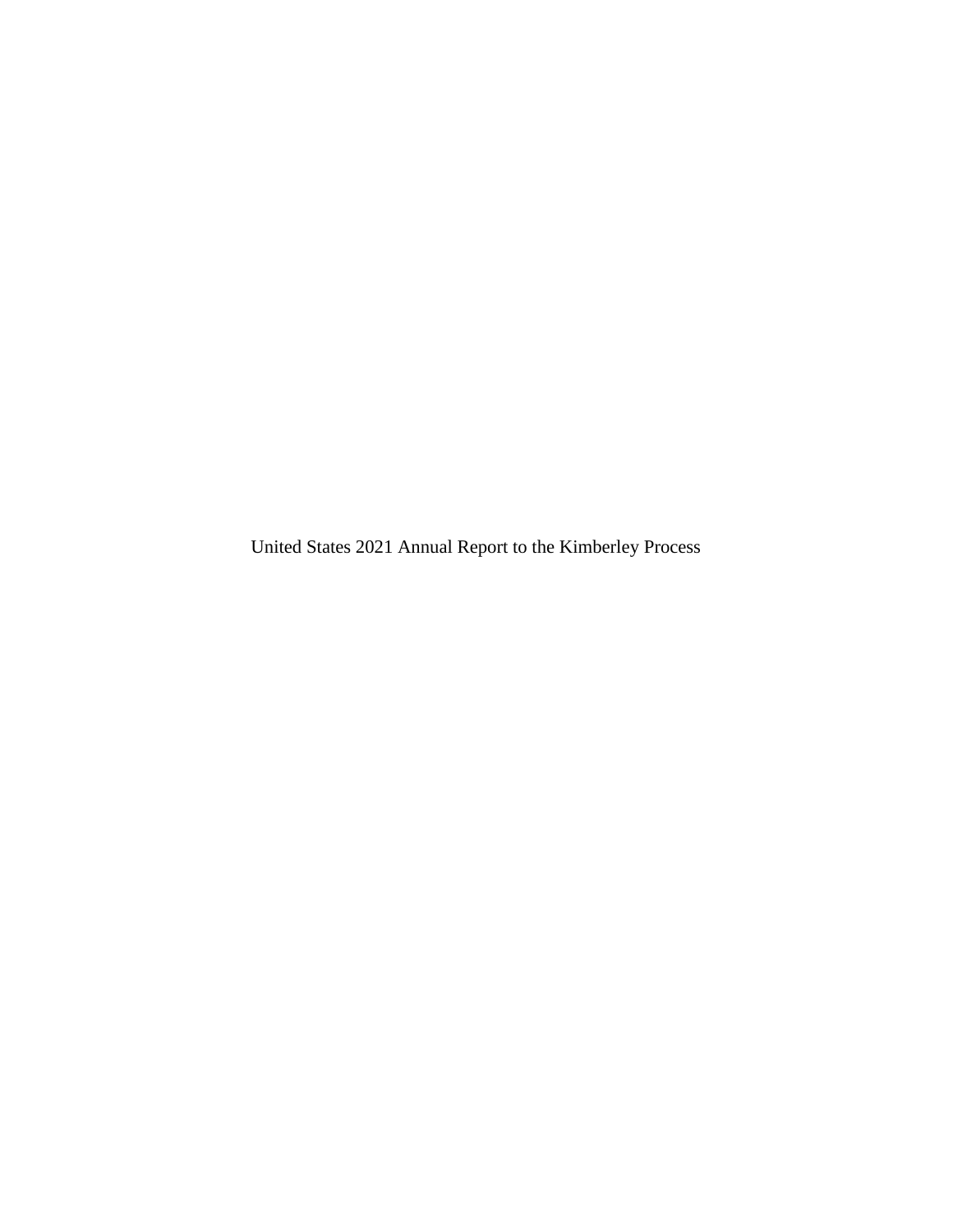## **Table of Contents**

| B.                    |                                                                 |  |
|-----------------------|-----------------------------------------------------------------|--|
| $\mathcal{C}_{\cdot}$ |                                                                 |  |
|                       |                                                                 |  |
|                       |                                                                 |  |
| D.                    |                                                                 |  |
| $E_{\rm c}$           |                                                                 |  |
|                       | F. IMPLEMENTATION OF RECOMMENDATIONS OF KIMBERLY PROCESS REVIEW |  |
|                       |                                                                 |  |
| $G_{-}$               | INFRINGEMENT AND COOPERATION WITH RESPECT TO ENFORCEMENT12      |  |
|                       |                                                                 |  |
|                       |                                                                 |  |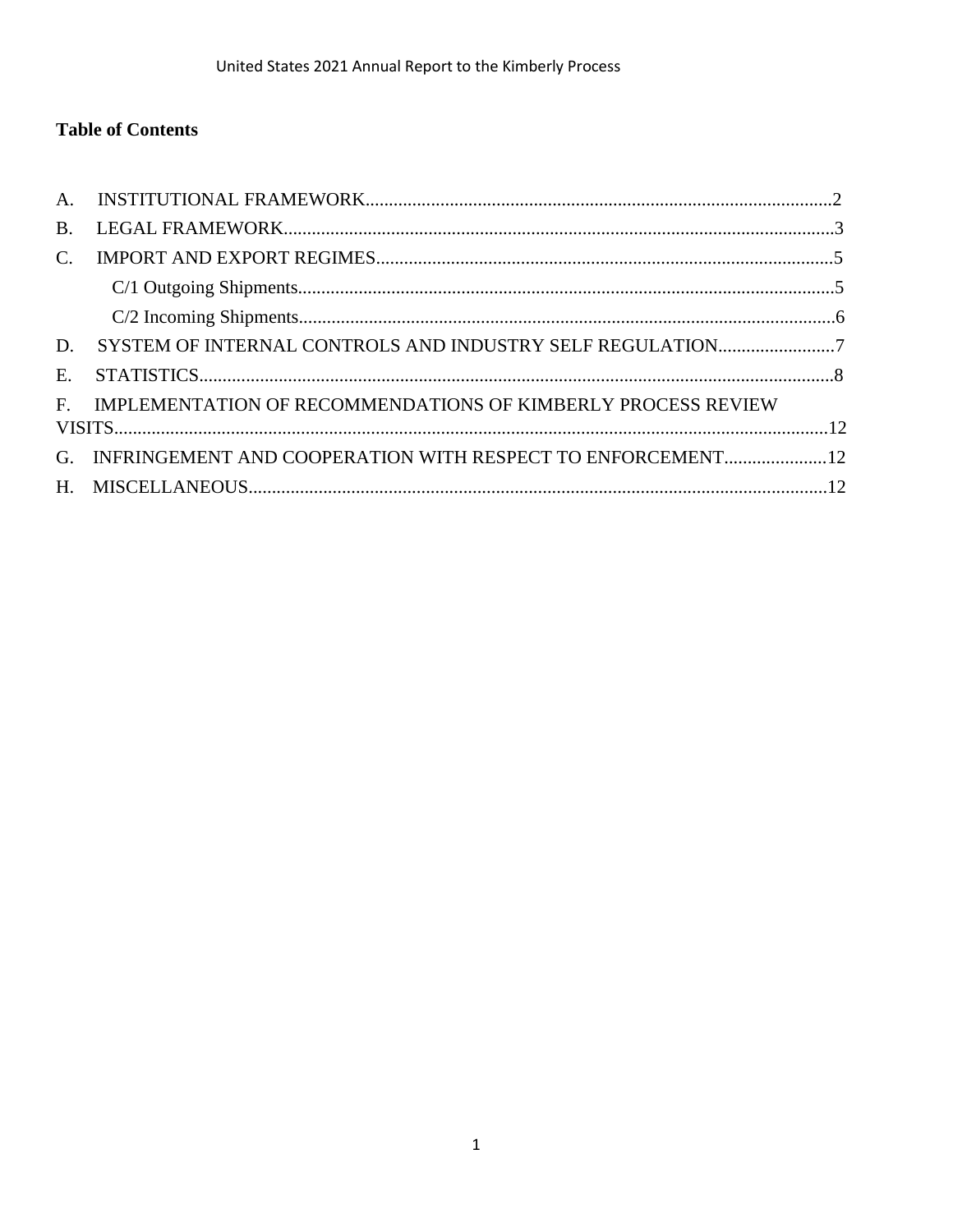# **A. INSTITUTIONAL FRAMEWORK**

| A. INSTITUTIOINAL FRAMEWORK                                                                                                                                                                                                                                                                                                                                                                                                                                                                                                                                                                                                                                                                                                                                                                                                                                                                                                                          |                                                                                                                                                                                                                                                                                  |
|------------------------------------------------------------------------------------------------------------------------------------------------------------------------------------------------------------------------------------------------------------------------------------------------------------------------------------------------------------------------------------------------------------------------------------------------------------------------------------------------------------------------------------------------------------------------------------------------------------------------------------------------------------------------------------------------------------------------------------------------------------------------------------------------------------------------------------------------------------------------------------------------------------------------------------------------------|----------------------------------------------------------------------------------------------------------------------------------------------------------------------------------------------------------------------------------------------------------------------------------|
| Part A: Constant                                                                                                                                                                                                                                                                                                                                                                                                                                                                                                                                                                                                                                                                                                                                                                                                                                                                                                                                     | Part B: Variable                                                                                                                                                                                                                                                                 |
| The Clean Diamond Trade Act (Public Law 108-19) (CDTA)<br>established a Kimberley Process (KP) Implementation<br>Coordinating Committee to coordinate implementation of the<br>CDTA. Provisions of the CDTA are implemented by several<br>United States government agencies and the private non-profit<br>United States Kimberley Process Authority (USKPA). The<br>United States Department of State (State) and the United States<br>Department of Commerce's Census Bureau (Census), have a<br>Memorandum of Understanding (MOU) with the USKPA,<br>providing a formal structure for government oversight of the<br>private sector's implementation of the CDTA. Additionally,<br>there is a dedicated seat on the board of the USKPA for a United<br>States Government employee to serve as a liaison and improve<br>coordination and oversight. United States entities involved in<br>implementation of the CDTA and points of contact include: | The point of contact for the United States<br>Kimberley Process changed in 2021 and is<br>now George Cajati, Acting United States<br>Focal Point for the KP.<br>The United States government seat on the<br>USKPA board is currently vacant as a<br>result of staff transitions. |
| <b>United States Kimberley Process Focal Point</b>                                                                                                                                                                                                                                                                                                                                                                                                                                                                                                                                                                                                                                                                                                                                                                                                                                                                                                   |                                                                                                                                                                                                                                                                                  |
| George Cajati                                                                                                                                                                                                                                                                                                                                                                                                                                                                                                                                                                                                                                                                                                                                                                                                                                                                                                                                        |                                                                                                                                                                                                                                                                                  |
| Acting United States Focal Point for the KP                                                                                                                                                                                                                                                                                                                                                                                                                                                                                                                                                                                                                                                                                                                                                                                                                                                                                                          |                                                                                                                                                                                                                                                                                  |
| United States Department of State Bureau of Economic and                                                                                                                                                                                                                                                                                                                                                                                                                                                                                                                                                                                                                                                                                                                                                                                                                                                                                             |                                                                                                                                                                                                                                                                                  |
| <b>Business Affairs</b>                                                                                                                                                                                                                                                                                                                                                                                                                                                                                                                                                                                                                                                                                                                                                                                                                                                                                                                              |                                                                                                                                                                                                                                                                                  |
| 2201 C Street, NW Washington DC 20520                                                                                                                                                                                                                                                                                                                                                                                                                                                                                                                                                                                                                                                                                                                                                                                                                                                                                                                |                                                                                                                                                                                                                                                                                  |
| $(202)$ 647-6116                                                                                                                                                                                                                                                                                                                                                                                                                                                                                                                                                                                                                                                                                                                                                                                                                                                                                                                                     |                                                                                                                                                                                                                                                                                  |
| USKimberleyProcess@state.gov                                                                                                                                                                                                                                                                                                                                                                                                                                                                                                                                                                                                                                                                                                                                                                                                                                                                                                                         |                                                                                                                                                                                                                                                                                  |
| <b>Alternate United States Kimberley Process Focal Point</b>                                                                                                                                                                                                                                                                                                                                                                                                                                                                                                                                                                                                                                                                                                                                                                                                                                                                                         |                                                                                                                                                                                                                                                                                  |
| Daniel S. Katz                                                                                                                                                                                                                                                                                                                                                                                                                                                                                                                                                                                                                                                                                                                                                                                                                                                                                                                                       |                                                                                                                                                                                                                                                                                  |
| United States Department of State                                                                                                                                                                                                                                                                                                                                                                                                                                                                                                                                                                                                                                                                                                                                                                                                                                                                                                                    |                                                                                                                                                                                                                                                                                  |
| <b>Bureau of Economic and Business Affairs</b>                                                                                                                                                                                                                                                                                                                                                                                                                                                                                                                                                                                                                                                                                                                                                                                                                                                                                                       |                                                                                                                                                                                                                                                                                  |
| 2201 C Street, NW<br>Washington DC 20520                                                                                                                                                                                                                                                                                                                                                                                                                                                                                                                                                                                                                                                                                                                                                                                                                                                                                                             |                                                                                                                                                                                                                                                                                  |
| $(202)$ 647-6116                                                                                                                                                                                                                                                                                                                                                                                                                                                                                                                                                                                                                                                                                                                                                                                                                                                                                                                                     |                                                                                                                                                                                                                                                                                  |
| USKimberleyProcess@state.gov                                                                                                                                                                                                                                                                                                                                                                                                                                                                                                                                                                                                                                                                                                                                                                                                                                                                                                                         |                                                                                                                                                                                                                                                                                  |
| <b>Exporting Authority</b>                                                                                                                                                                                                                                                                                                                                                                                                                                                                                                                                                                                                                                                                                                                                                                                                                                                                                                                           |                                                                                                                                                                                                                                                                                  |
| Carolyn Francis                                                                                                                                                                                                                                                                                                                                                                                                                                                                                                                                                                                                                                                                                                                                                                                                                                                                                                                                      |                                                                                                                                                                                                                                                                                  |
| <b>United States Census Bureau</b>                                                                                                                                                                                                                                                                                                                                                                                                                                                                                                                                                                                                                                                                                                                                                                                                                                                                                                                   |                                                                                                                                                                                                                                                                                  |
| 4600 Silver Hill Road                                                                                                                                                                                                                                                                                                                                                                                                                                                                                                                                                                                                                                                                                                                                                                                                                                                                                                                                |                                                                                                                                                                                                                                                                                  |
| Washington, DC 20233                                                                                                                                                                                                                                                                                                                                                                                                                                                                                                                                                                                                                                                                                                                                                                                                                                                                                                                                 |                                                                                                                                                                                                                                                                                  |
| $(301) 763 - 7016$                                                                                                                                                                                                                                                                                                                                                                                                                                                                                                                                                                                                                                                                                                                                                                                                                                                                                                                                   |                                                                                                                                                                                                                                                                                  |
| carolyn.t.francis@census.gov                                                                                                                                                                                                                                                                                                                                                                                                                                                                                                                                                                                                                                                                                                                                                                                                                                                                                                                         |                                                                                                                                                                                                                                                                                  |
| <b>Importing Authority</b>                                                                                                                                                                                                                                                                                                                                                                                                                                                                                                                                                                                                                                                                                                                                                                                                                                                                                                                           |                                                                                                                                                                                                                                                                                  |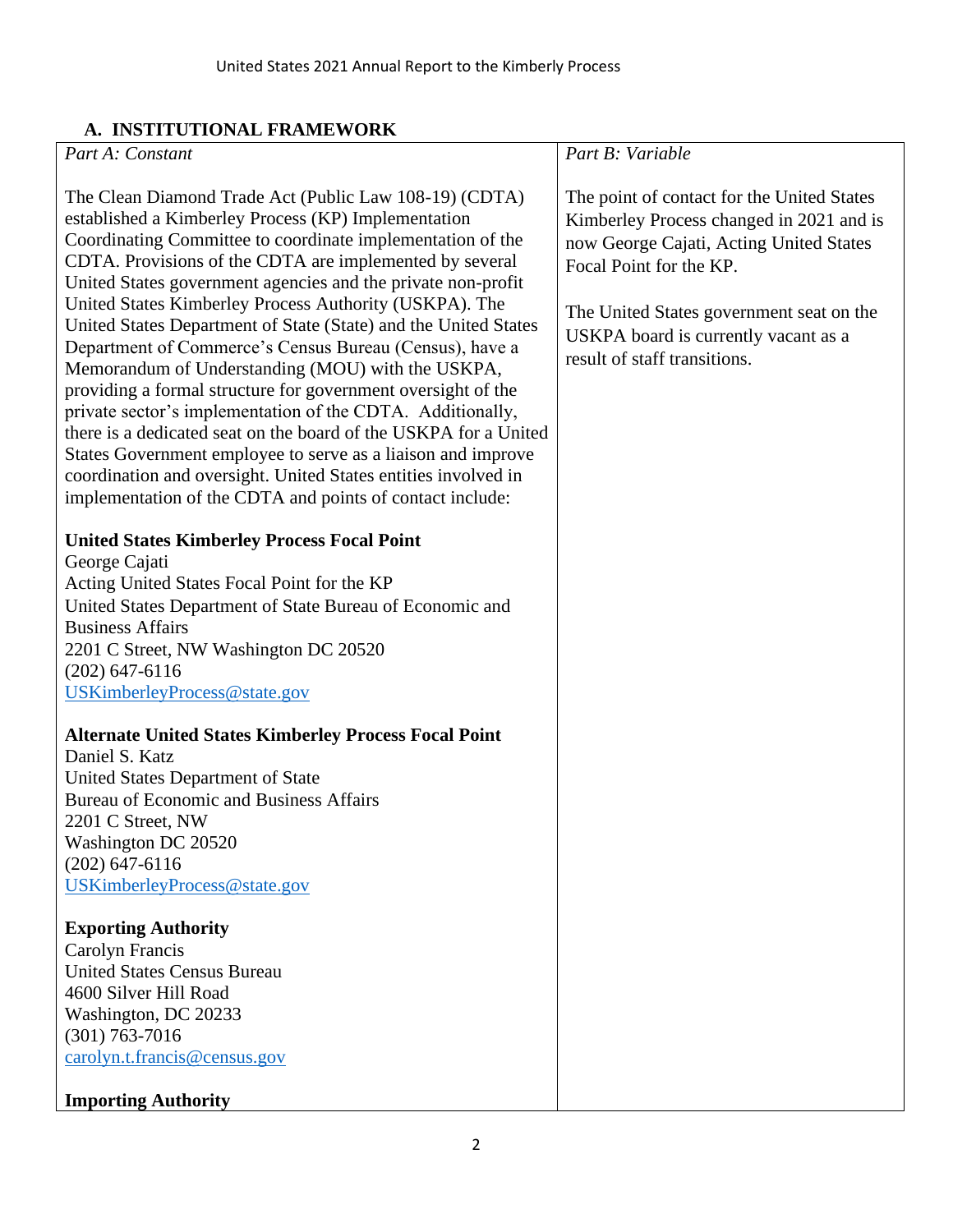| Mark S. Ziner, Director United States Customs and Border |  |
|----------------------------------------------------------|--|
| Protection Office of Trade                               |  |
| 1400 L Street, NW                                        |  |
| Washington, DC 20229                                     |  |
| $(202)$ 325-6106                                         |  |
| mark.s.ziner@cbp.dhs.gov                                 |  |
|                                                          |  |
| <b>United States Kimberley Process Authority</b>         |  |
| Dr. Martin Hochbaum, Executive Director                  |  |
| 801 Second Avenue, Suite 303                             |  |
| New York, NY 10017                                       |  |
| $(212)$ 997-2002                                         |  |
| martin@uskpa.org                                         |  |
|                                                          |  |
| Advance Notifications should be sent to:                 |  |
| USKimberleyProcess@state.gov and                         |  |
| KPMAILBOX@cbp.dhs.gov                                    |  |
|                                                          |  |
| Confirmations/Reconciliations should be sent to:         |  |
| ftdkpc@census.gov                                        |  |
|                                                          |  |
|                                                          |  |
|                                                          |  |
|                                                          |  |
|                                                          |  |
|                                                          |  |
|                                                          |  |
|                                                          |  |
|                                                          |  |
|                                                          |  |
|                                                          |  |
|                                                          |  |
|                                                          |  |
|                                                          |  |
|                                                          |  |
|                                                          |  |

## **B. LEGAL FRAMEWORK**

| Part A: Constant                                                   | Part B: Variable                     |
|--------------------------------------------------------------------|--------------------------------------|
| The CDTA provides the legal framework pursuant to which the United | Updated lists of KP Participants are |
| States implements the Kimberley Process Certification Scheme       | published periodically in the United |
| (KPCS). It is available at:                                        | States Federal Register. The most    |
| http://www.gpo.gov/fdsys/pkg/BILLS108hr1584enr/pdf/BILLS-          | recent list was published April 6,   |
| $108hr1584$ enr.pdf                                                | 2022 to reflect the addition of      |
|                                                                    | Kyrgyz Republic, Mozambique, and     |
|                                                                    | Oatar:                               |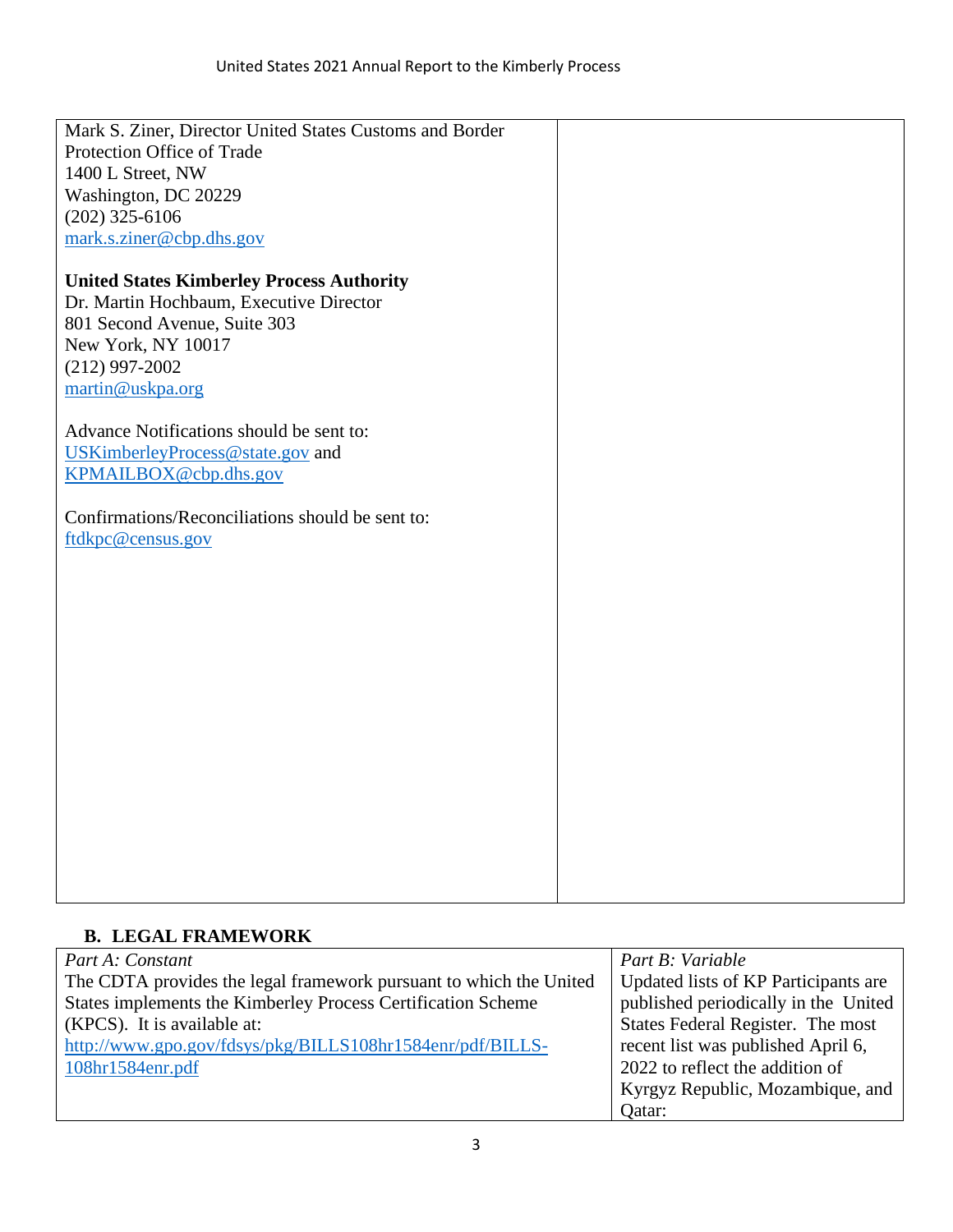| The CDTA is further implemented by Executive Order 13312 (July 29,<br>2003). Pursuant to this Executive Order, Treasury's Office of Foreign<br>Assets Control (OFAC) issued the Rough Diamonds Control<br>Regulations, on September 23, 2004 (31 CFR Part 592). The<br>regulations have subsequently been amended, most recently on June 19,<br>2018. The Final Rule is available at:<br>https://www.govinfo.gov/content/pkg/FR-2018-06-19/pdf/2018-<br>12887.pdf.                                                                                                                                                                                                        | https://www.federalregister.gov/doc<br>uments/2022/04/06/2022-07312/list-<br>of-participating-countries-and-<br>entities-in-the-kimberley-process-<br>certification-scheme-known-as |
|---------------------------------------------------------------------------------------------------------------------------------------------------------------------------------------------------------------------------------------------------------------------------------------------------------------------------------------------------------------------------------------------------------------------------------------------------------------------------------------------------------------------------------------------------------------------------------------------------------------------------------------------------------------------------|-------------------------------------------------------------------------------------------------------------------------------------------------------------------------------------|
| The amendments clarified several reporting requirements and removed<br>another; clarified which entity may issue KP certificates for the export<br>of rough diamonds from the United States; clarified the steps necessary<br>to validate a KP certificate; added two definitions that define rough<br>diamond packaging requirements and what constitutes a KP voided<br>certificate; and made certain technical and conforming changes to the<br>penalties section of the regulations. The complete text of the<br>Regulations can be accessed at: https://www.ecfr.gov/cgi-<br>bin/textidx?SID=02aa5d789d8d91836b303edb85d16c05&mc=true&n<br>$ode=pt31.3.592&rgn=div5$ |                                                                                                                                                                                     |
| The United States Census Bureau issued regulations on Automated<br>Export System (AES) reporting requirements for rough diamond<br>shipments in October 2003 (15 CFR Part 30). The complete text of the<br>regulations can be accessed at http://www.census.gov/foreign-<br>trade/regulations/index.html.                                                                                                                                                                                                                                                                                                                                                                 |                                                                                                                                                                                     |
| These regulations were amended most recently on April 24, 2018 in a<br>Final Rule titled Foreign Trade Regulations (FTR): Clarification on the<br>Collection and Confidentiality of Kimberley Process Certificates that<br>was published in the Federal Register. The rule amends the FTR to<br>clarify that the data collected from the KP certificates are collected in<br>accordance with the CDTA.                                                                                                                                                                                                                                                                    |                                                                                                                                                                                     |
| United States Customs and Border Protection (CBP) in the Department<br>of Homeland Security (DHS) amended its regulations in 2013 to set<br>forth the prohibitions and conditions applicable to the importation and<br>exportation of rough diamonds. In addition to restating pertinent<br>provisions of the Rough Diamonds Control Regulations, the<br>amendments (added at 19 CFR 12.152) clarify recordkeeping<br>requirements for KP certificates.                                                                                                                                                                                                                   |                                                                                                                                                                                     |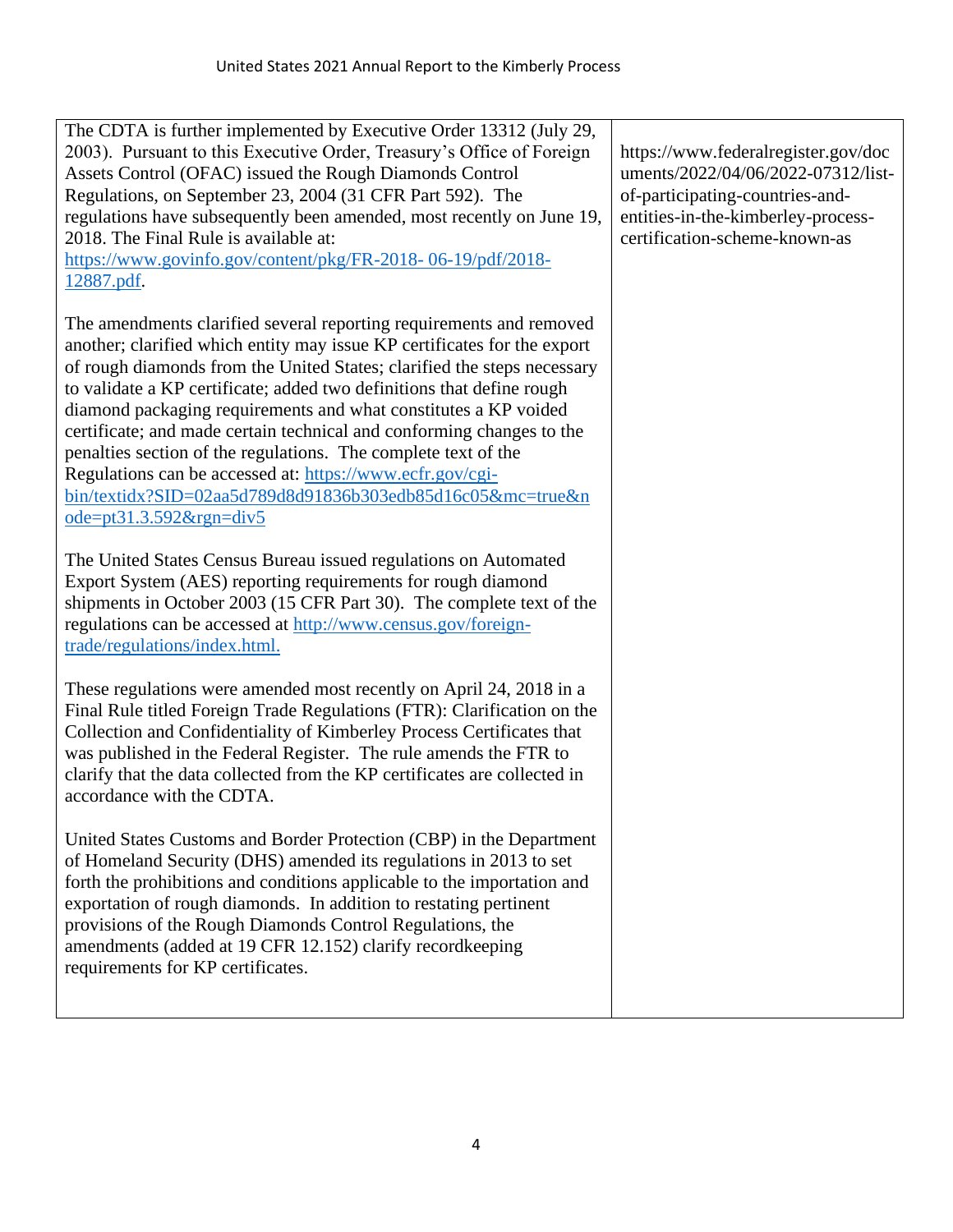## **C. IMPORT AND EXPORT REGIMES**

| Part A: Constant                                                                                                                                                                                                                                                              | Part B: Variable                                                                                                                                                                                                                                                                                                                                                                                                          |
|-------------------------------------------------------------------------------------------------------------------------------------------------------------------------------------------------------------------------------------------------------------------------------|---------------------------------------------------------------------------------------------------------------------------------------------------------------------------------------------------------------------------------------------------------------------------------------------------------------------------------------------------------------------------------------------------------------------------|
| CBP is designated as the Importing Authority<br>in the CDTA and implementing regulations,<br>and has the authority to enforce import<br>provisions relating to the KP, including<br>verification of KP Certificates. Primary<br>investigative responsibilities and duties are | In 2021, most rough diamonds imported into the United<br>States entered through CBP's New York Field Office. John<br>F. Kennedy (JFK) International Airport had the highest<br>volume of imported rough diamonds of any United States<br>port of entry.                                                                                                                                                                   |
| under United States Immigration and Customs<br><b>Enforcement, Homeland Security</b><br>Investigations (ICE/HSI).                                                                                                                                                             | CBP recognized the need to promote a greater<br>understanding of the rough diamond trade and in 2021<br>worked to revamp the training provided to field personnel.<br>In the upcoming fiscal year, training will be offered virtually                                                                                                                                                                                     |
| Census is designated as the KP Exporting<br>Authority in the United States. Census collects,<br>compiles, and publishes trade data, including<br>KP statistical data and export reporting<br>requirements for all shipments of rough<br>diamonds.                             | to local ports and field offices. The goal of the training is to<br>enhance the knowledge and expertise of CBP field<br>personnel involved in the processing of imports and exports<br>and the enforcement of the KPCS. The training provides an<br>opportunity for CBP field personnel to learn the<br>fundamental requirements related to rough diamond<br>importation into and exportation from the United States, ask |
| The USKPA establishes and maintains<br>licensing agreements with entities under which<br>such entities (licensees) are authorized to issue<br>KP certificates for individual exports of rough<br>diamonds                                                                     | questions about the CDTA, and learn how to discern<br>authentic KP certificates.                                                                                                                                                                                                                                                                                                                                          |
| CH ATTECATION CITIES EDITOR                                                                                                                                                                                                                                                   |                                                                                                                                                                                                                                                                                                                                                                                                                           |

#### **C/1. OUTGOING SHIPMENTS**

*Part A: Constant*

Shipment information must be reported to Census through the Automated Commercial Environment (ACE), AES, or a successor system. The Internal Transaction Number (ITN) generated by the AES is assigned to a shipment, which confirms the Electronic Export Information was accepted and is on file in the AES. The ITN must be documented on the United States KP certificate, which completes the validation process for the exportation of rough diamonds from the United States, per federal regulations 31 CFR 592.301. A copy of the KP certificate must be faxed by the United States Principal Party in Interest (USPPI) or United States authorized agent to Census, or provided by other secure methods as permitted by Census immediately after export or import of the shipment from or into the United States in accordance with 15 CFR 30.7 (c). Census continues to reconcile United States Kimberley Process Certificate (KPC) data

#### *Part B: Variable*

Pursuant to the United States government objective to review every USKPA licensee at least once in a five-year period, in 2020, State visited three licensees to review their procedures, ensure they were meeting the KP minimum requirements, and recommend any needed improvements. No visits were conducted in 2021 due to COVID-19.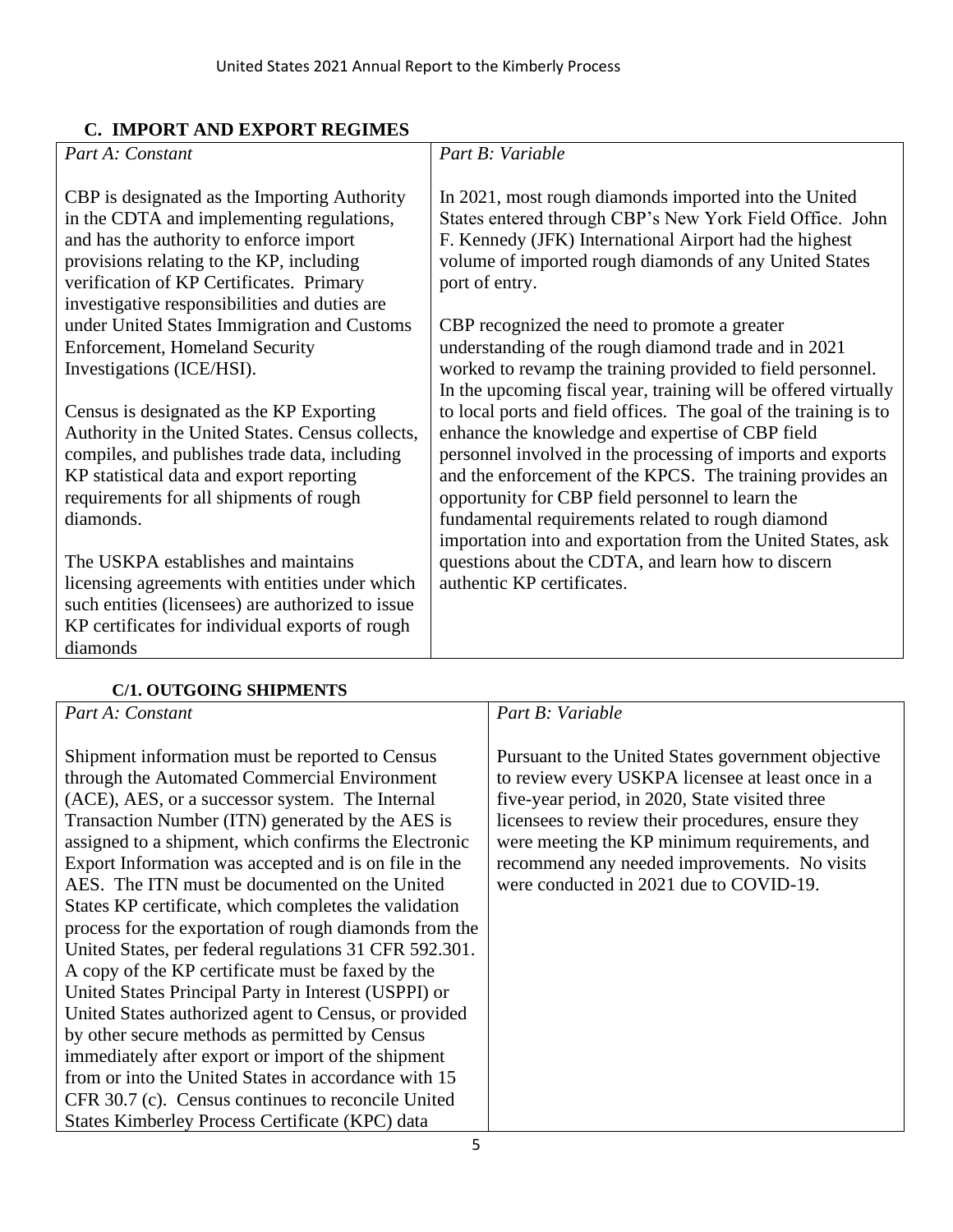| reported by exporters via the ACE system, export KPC<br>data reported by our international trading Partners on<br>exports from the United States via the KP Rough<br>Diamond Statistical website, and export data reported<br>by the licensees via the USKPA website. We continue<br>to provide outreach and education to exporters<br>regarding the statistical reporting of rough diamond<br>shipments.                                                                                                                                                                                                                                                                                                                                               |  |  |  |  |  |
|---------------------------------------------------------------------------------------------------------------------------------------------------------------------------------------------------------------------------------------------------------------------------------------------------------------------------------------------------------------------------------------------------------------------------------------------------------------------------------------------------------------------------------------------------------------------------------------------------------------------------------------------------------------------------------------------------------------------------------------------------------|--|--|--|--|--|
| USKPA licensees that issue United States KP<br>certificates for export of rough diamonds include four<br>firms that are common carriers and can issue KP<br>certificates to third parties. Several licensees undergo<br>on-site performance reviews each year and under the<br>MOU all licensees should be reviewed at least once<br>every five years by the USKPA. United States<br>government agencies also conduct licensee reviews. In<br>accordance with the MOU, all licensees actively<br>exporting rough diamonds using KP certificates<br>acknowledged in writing they are in compliance with<br>their licensing agreements with the USKPA. The<br>USKPA also maintains a database used by licensees to<br>report issuance of KP certificates. |  |  |  |  |  |
| In 2018, State concluded work to ensure the<br>effectiveness of the database containing information<br>related to the KP certificates and other information<br>concerning licensees. The project upgraded and<br>replaced the existing USKPA website, upgraded<br>database security protocols and procedures, provided<br>additional information safeguards, and limited the<br>opportunity for user error when preparing KP<br>certificates for export, in addition to other<br>improvements.                                                                                                                                                                                                                                                          |  |  |  |  |  |
| To complement existing activities, DHS, through CBP,<br>continues to conduct examinations of targeted rough<br>diamond export shipments.                                                                                                                                                                                                                                                                                                                                                                                                                                                                                                                                                                                                                |  |  |  |  |  |

# **C/2. INCOMING SHIPMENTS**

| Part A: Constant                                   | Part B: Variable                                       |
|----------------------------------------------------|--------------------------------------------------------|
| As the Importing Authority, CBP is responsible for | In 2021, CBP utilized risk-based methodologies to      |
| implementing, enforcing, and monitoring provisions | monitor and refer high risk shipments for examination. |
| of CDTA. In order to ensure adherence to the       | CBP officials completed physical inspections on        |
| CDTA, CBP undertakes a number of actions,          | incoming shipments determined to be high risk at       |
| including:                                         | numerous ports of entry.                               |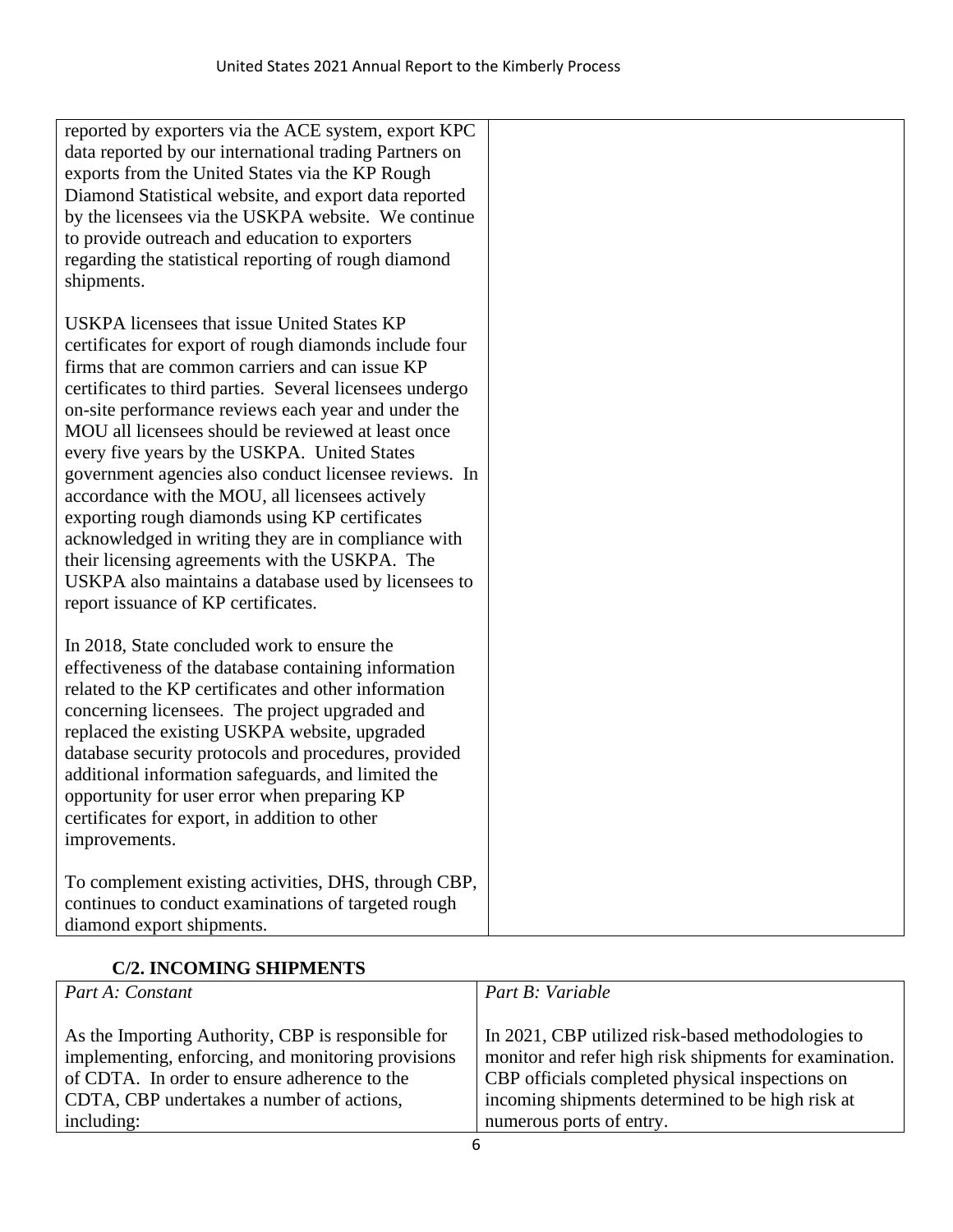| • Monitoring incoming shipments to assess<br>compliance with the CDTA,<br>• Performing inspections of cargo at United States<br>Ports of Entry,<br>• Developing standard policy and procedures to<br>ensure uniform enforcement of the provisions of the<br>CDTA,<br>• Coordinating with State and international KP<br>authorities to verify the authenticity of KP<br>certificates,<br>• Providing guidance to the importing and exporting<br>community on KP-related issues.<br>Violations of the CDTA are addressed through<br>seizure and civil or criminal penalties.<br>Census continues to reconcile United States<br>Kimberley Process Certificate (KPC) data reported<br>by importers via the ACE system, KPC data reported<br>by our international trading Partners on imports to the<br>United States via the KP Rough Diamond Statistical<br>website. We continue to provide outreach and | In 2021, CBP worked to assess rough diamond trade<br>data and identify potential risk areas. Additionally,<br>CBP conducted outreach with the trading community,<br>in partnership with other government agencies and<br>foreign counterparts, to develop intelligence<br>associated with illegal importations. |
|-------------------------------------------------------------------------------------------------------------------------------------------------------------------------------------------------------------------------------------------------------------------------------------------------------------------------------------------------------------------------------------------------------------------------------------------------------------------------------------------------------------------------------------------------------------------------------------------------------------------------------------------------------------------------------------------------------------------------------------------------------------------------------------------------------------------------------------------------------------------------------------------------------|-----------------------------------------------------------------------------------------------------------------------------------------------------------------------------------------------------------------------------------------------------------------------------------------------------------------|
| education to United States importers regarding the<br>statistical reporting of rough diamond shipments.                                                                                                                                                                                                                                                                                                                                                                                                                                                                                                                                                                                                                                                                                                                                                                                               |                                                                                                                                                                                                                                                                                                                 |

Т

# **D. SYSTEM OF INTERNAL CONTROLS AND INDUSTRY SELF-REGULATION**

| Part A: Constant                                                                                                                                                                                                                                                                                                                                                                                                                                                                                                                                                                    | Part B: Variable                                                                                                                                                                                                                                                                                                                                                                                                                          |
|-------------------------------------------------------------------------------------------------------------------------------------------------------------------------------------------------------------------------------------------------------------------------------------------------------------------------------------------------------------------------------------------------------------------------------------------------------------------------------------------------------------------------------------------------------------------------------------|-------------------------------------------------------------------------------------------------------------------------------------------------------------------------------------------------------------------------------------------------------------------------------------------------------------------------------------------------------------------------------------------------------------------------------------------|
| In order to strengthen implementation of the KP, many<br>entities involved in the diamond industry have implemented a<br>system of warranties (SOW) for rough and polished<br>diamonds and jewelry containing diamonds, established by<br>the World Diamond Council (WDC). Under this system, all<br>buyers and sellers of rough and polished diamonds make the<br>following statement on their invoices:<br>"The diamonds herein invoiced have been purchased from<br>legitimate sources not involved in funding conflict and in<br>compliance with United Nations resolutions and | United States officials engaged with USKPA<br>representatives on multiple occasions in 2021,<br>including board meetings.<br>In 2021, United States government agencies<br>virtually attended sessions of the OECD's<br>14th Forum on Responsible Mineral Supply<br>Chains and participated in various industry<br>events and meetings to support efforts to<br>increase transparency in the diamond and<br>jewelry sector supply chains. |
| corresponding national laws. The seller hereby guarantees<br>that these diamonds are conflict free and confirms adherence<br>to the WDC SoW Guidelines."                                                                                                                                                                                                                                                                                                                                                                                                                            |                                                                                                                                                                                                                                                                                                                                                                                                                                           |
|                                                                                                                                                                                                                                                                                                                                                                                                                                                                                                                                                                                     |                                                                                                                                                                                                                                                                                                                                                                                                                                           |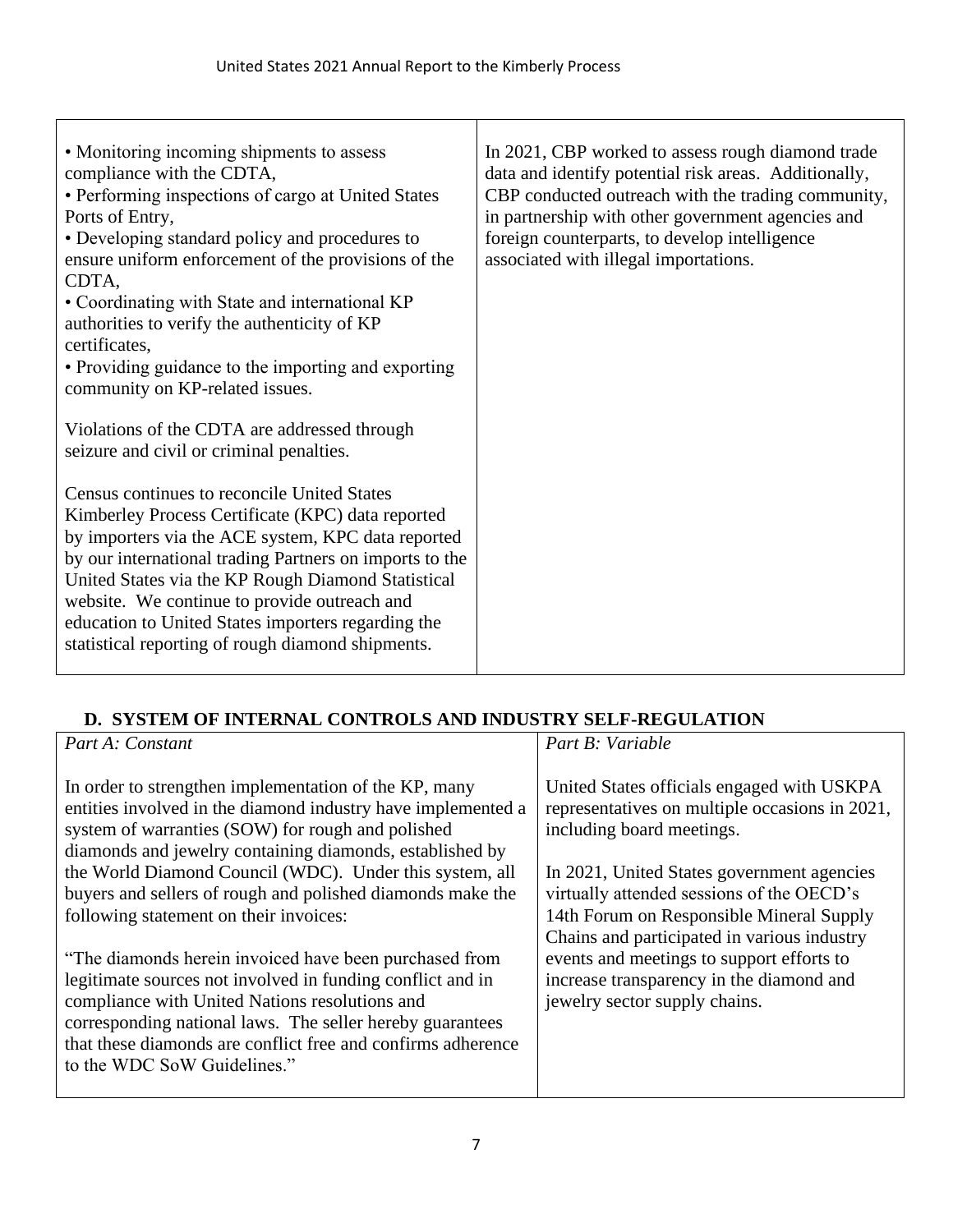| Several major United States -based jewelry retailers publish<br>policies on conflict diamonds and responsible sourcing on<br>their websites. State strongly supports and promotes<br>industry's enhanced due diligence and related voluntary<br>efforts.                                                   |  |
|------------------------------------------------------------------------------------------------------------------------------------------------------------------------------------------------------------------------------------------------------------------------------------------------------------|--|
| United States government agencies and the USKPA often<br>interact on issues related to the responsibilities of licensees.<br>Additionally, there is a dedicated seat on the board of the<br>USKPA for a United States Government employee to serve<br>as a liaison and improve coordination and oversight. |  |

# **E. STATISTICS**

*Part A: Constant*

Since 2009, the United States has served as the Chair of the KP's Working Group on Statistics (WGS). India has been Vice Chair of the WGS since 2016. In its capacity as Chair of the WGS, the United States leads efforts of the WGS to improve the submission and analysis of statistical data. This position is delegated to the Census, which continues to maintain the statistical website it constructed to host global KP statistical data and works to develop other functions for the WGS. These efforts include the implementation of the 2019 Administrative Decision for the submission of production data by type and the modification to the Rough Diamond Statistical website to add the statistical reporting of the United Kingdom statistics separate from the European Union statistics. In 2021, the KP Rough Diamond Statistical website was modified to add the statistical reporting of Mozambique, Qatar, and Kyrgyz Republic. Also, in conjunction with the Chair of the Working Group on Alluvial and Artisanal Production (WGAAP), Census conducted a four day training session for members of the Mano River Union countries in an effort to provide information on the data collection and statistical requirements of the KPCS. Census collects, analyzes and publishes United States rough diamond trade and certificate count statistics on the KP statistical website quarterly. Data reported to the website contains information reported on the KP certificates. Census conducts bilateral reconciliation with CBP, the USKPA and its trading Partners up to five years from the date of issuance on a KP Certificate and export from the United States in addition to the allocation and preparation of statistical country analysis for members of the KPCS.

The United States has met all of the statistical reporting requirements in accordance with Annex III of the Kimberley Process Certification Scheme's Core document for the current reporting period. The tables below indicate the United States statistical reporting from 2018-2021.

## *Part B: Variable*

## **Imports 2021 Overview**

As of data reported on March 21, 2022 (Q3 2021 statistics), the United States imported approximately 1.04 million carats of rough diamonds valued at \$382 million. The average price was \$367 per carat. When comparing these statistics to 2020 this constitutes a decrease of approximately 1.43 percent in volume, an increase of 37.10 percent in value and an increase of 39.09 percent in average price. The 2021 statistics includes quarter 3 data as of March 21, 2022. Final tables for Q4 2021 statistics are not available as all Participants have not yet provided them.

## **Exports 2021 Overview**

United States KP rough diamond exports for 2021 as of March 21, 2022 (Q3 2021), shows a total of 924,889 carats valued at approximately \$273 million with an average price of \$295 per carat. When comparing these data to the 2020 statistics, this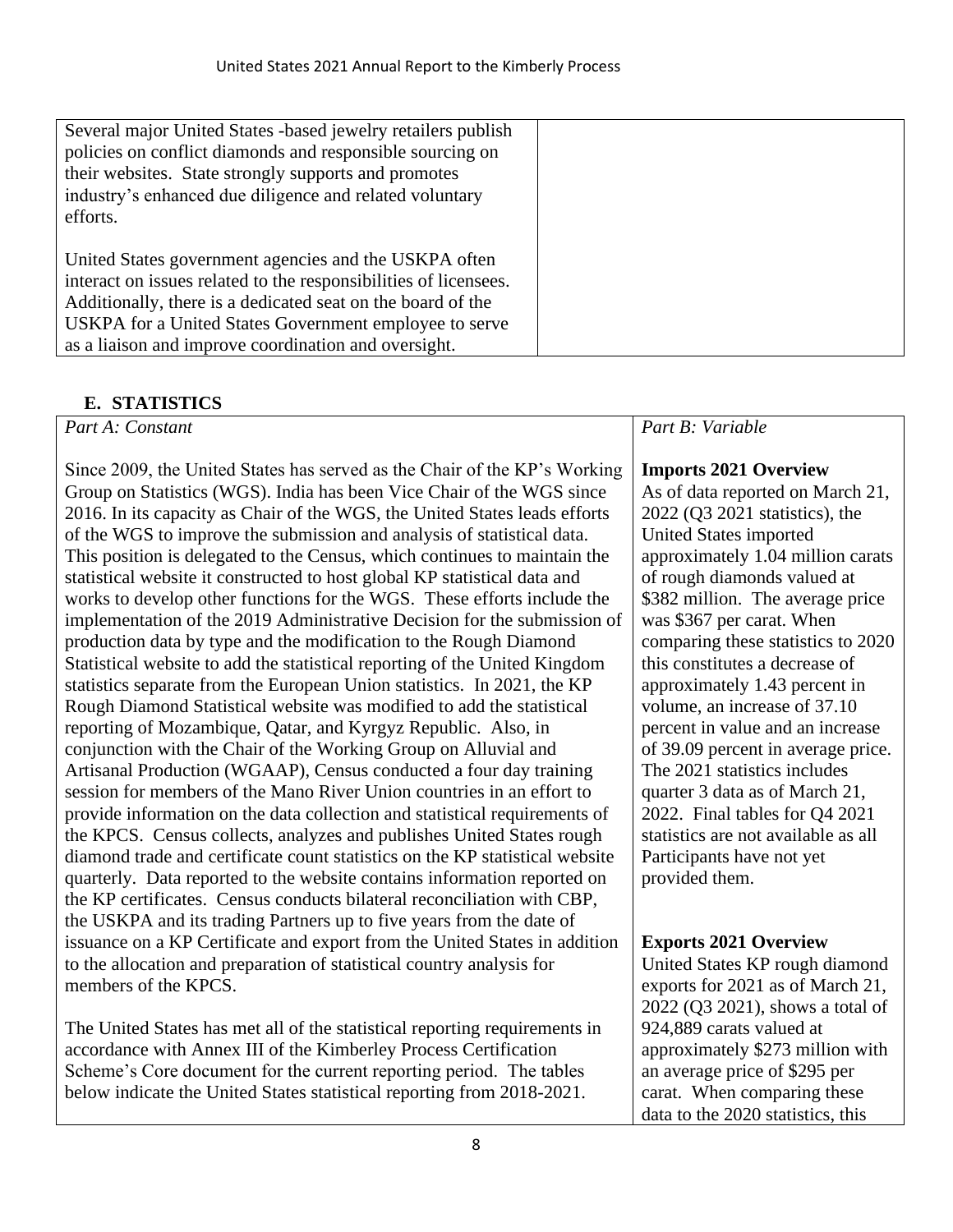#### UNITED STATES OVERVIEW OF IMPORT AND EXPORT TRADE STATISTICS FOR THE LAST 4 YEARS

| United States of America Statistical Reporting 2018 - 2021                           |              |                  |                            |                             |                               |          |  |  |  |
|--------------------------------------------------------------------------------------|--------------|------------------|----------------------------|-----------------------------|-------------------------------|----------|--|--|--|
|                                                                                      |              | Import           |                            | <b>Export</b>               |                               |          |  |  |  |
| Value, US\$<br>Volume, cts<br>Year                                                   |              | US\$/cts         | Value, US\$<br>Volume, cts |                             | US\$/cts                      |          |  |  |  |
| 2018                                                                                 | 2,196,062.17 | \$642,062,587.58 | \$292.37                   | 1,621,700.05                | \$508,559,217.02              | \$313.60 |  |  |  |
| \$340,952,517.37<br>2,287,348.64<br>2019<br>\$278,552,330.20<br>1,056,051.02<br>2020 |              |                  | \$149.06                   |                             | 1,210,231.80 \$303,823,009.32 | \$251.05 |  |  |  |
|                                                                                      |              | \$263.77         |                            | 973,153.06 \$271,086,312.52 | \$278.56                      |          |  |  |  |
| \$381,903,882.24<br>$2021$ *<br>1,040,969.62                                         |              | \$366.87         |                            | 924,889.31 \$272,982,996.75 | \$295.15                      |          |  |  |  |
| Source: Kimberley Process Certification Scheme 03/21/2022                            |              |                  |                            |                             |                               |          |  |  |  |
| Data for 2018-2020 is based on Q4 data                                               |              |                  |                            |                             |                               |          |  |  |  |
| * Data based on Q3 2021 (03-21-2022).                                                |              |                  |                            |                             |                               |          |  |  |  |

#### UNITED STATES OVERVIEW OF IMPORT AND EXPORT KPC COUNT STATISTICS FOR THE LAST 4 YEARS

| United States of America Statistical Reporting 2018 - 2021 |                                        |               |       |  |
|------------------------------------------------------------|----------------------------------------|---------------|-------|--|
|                                                            | <b>KPC Counts</b>                      |               |       |  |
| Year                                                       | <b>Import</b>                          | <b>Export</b> | Total |  |
| 2018                                                       | 944                                    | 939           | 1,883 |  |
| 2019                                                       | 873                                    | 878           | 1,751 |  |
| 2020                                                       | 534                                    | 564           | 1,098 |  |
| 2021 *                                                     | 458                                    | 477           | 935   |  |
| Source: Kimberley Process Certification Scheme 03/21/2022  |                                        |               |       |  |
|                                                            | Data for 2018-2020 is based on Q4 data |               |       |  |
|                                                            | * Data based on Q3 2021 (03-21-2022).  |               |       |  |

### TOP 3 UNTED STATES IMPORT TRADE ON VOLUME AND VALUE BY COUNTRY OF PROVENANCE FOR 2021

| Top 3 KP Participant Imports 2021 by Volume (cts)           |                     |                   |  |
|-------------------------------------------------------------|---------------------|-------------------|--|
| <b>Participants</b>                                         | <b>Volume (cts)</b> | % of Total Volume |  |
| <b>Botswana</b>                                             | 445,061.53          | 42.75%            |  |
| India                                                       | 351,515.86          | 33.77%            |  |
| <b>European Union</b>                                       | 133,612.77          | 12.84%            |  |
| <b>Total top 3</b>                                          | 930,190.16          | 89.36%            |  |
| <b>All Others</b>                                           | 110,779.46          | 10.64%            |  |
| Total U.S. Imports by volume (cts)                          | 1,040,969.62        | 100.00%           |  |
| Source: Kimberley Process Statistical Rough Diamond Website |                     |                   |  |
| Data as of March 21, 2022 (Q3 2021)                         |                     |                   |  |

reflects a decrease of 4.96 percent in volume, an increase of 0.70 percent in value and a 5.95 percent increase in average price. The 2021 statistics includes quarter 3 data as of March 21, 2022. Final tables for Q4 2021 statistics are not available as all Participants have not yet provided them.

#### **Kimberley Process Certificate (KPC) Count 2021 Overview**

As of Q3 2022 statistics (March 21, 2022), the United States received a total of 458 KPCs and issued 477 KPCs for the period.

This represents a 14.23 percent decrease on import KPCs and a 15.43 percent decrease on exports when compared to 2020 totals. The 2021 statistics includes quarter 3 data as of March 21, 2022. Final tables for Q4 2021 statistics are not available as all Participants have not yet provided them.

In 2021, the United States imported rough diamonds from 22 KP participants. The top three exporters of rough diamonds to the United States by volume (Botswana, India, and EU) accounted for 89.36 percent of the total volume of rough diamond imports into the United States. The top three exporters of rough diamonds to the United States by value (Israel, EU, and South Africa) accounted for 46.97 percent of the total value of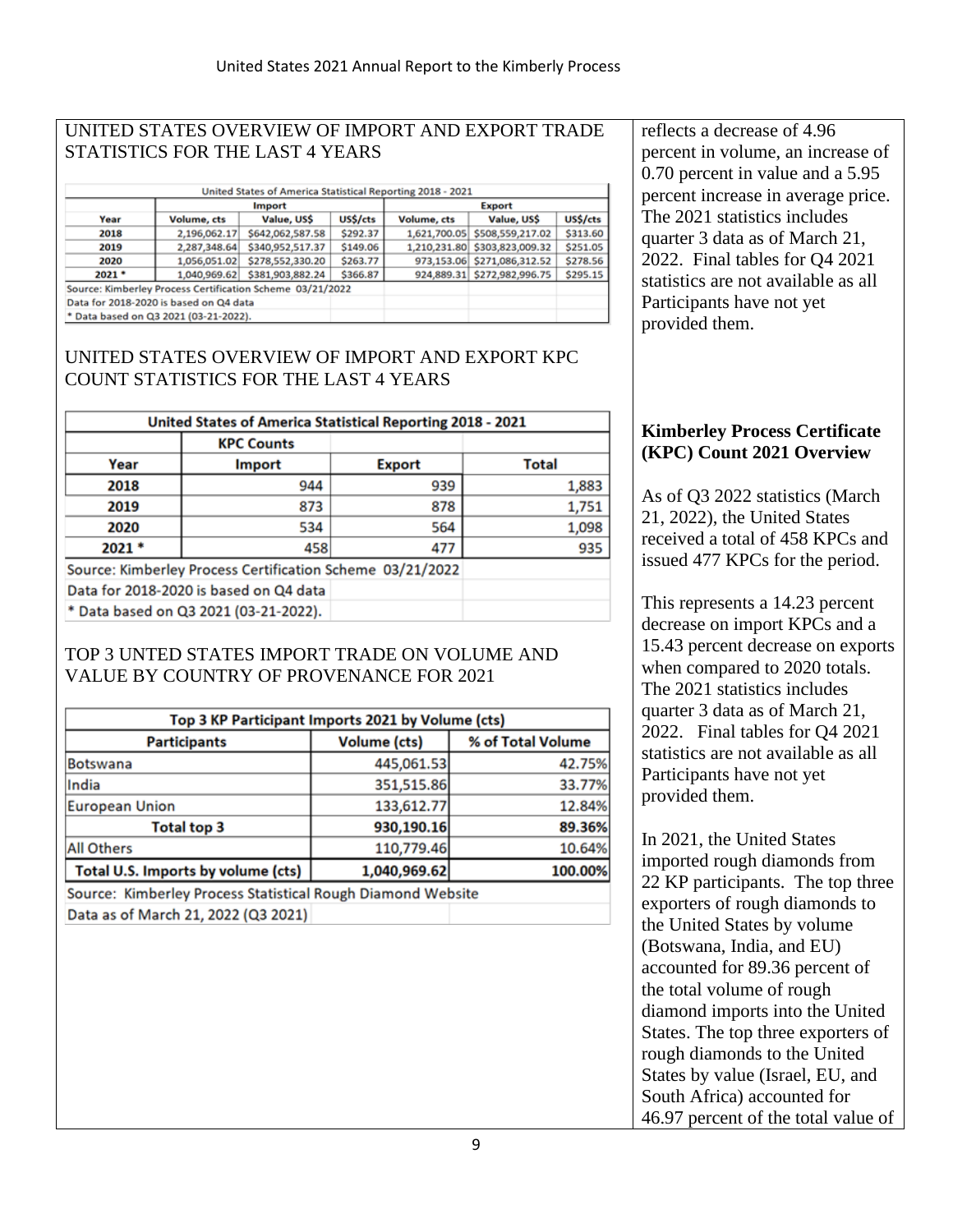| Top 3 KP Participant Imports 2021 by Value (US\$)           |                  |         |  |
|-------------------------------------------------------------|------------------|---------|--|
| Value (US\$)<br>% of Total Value<br><b>Participants</b>     |                  |         |  |
| Israel                                                      | \$70,471,252.32  | 18.45%  |  |
| <b>European Union</b>                                       | \$60,077,524.55  | 15.73%  |  |
| South Africa                                                | \$48,849,083.60  | 12.79%  |  |
| <b>Total top 3</b>                                          | \$179,397,860.47 | 46.97%  |  |
| <b>All Others</b>                                           | \$202,506,021.77 | 53.03%  |  |
| \$381,903,882.24<br>Total U.S. Imports by value (US\$)      |                  | 100.00% |  |
| Source: Kimberley Process Statistical Rough Diamond Website |                  |         |  |
| Data as of March 21, 2022 (Q3 2021)                         |                  |         |  |

#### TOP 3 UNITED STATES EXPORT TRADE VOLUME AND VALUE BY COUNTRY OF DESTINATION FOR 2021

| Top 3 KP Participant Exports 2021 by Volume (cts)           |                |  |                   |  |
|-------------------------------------------------------------|----------------|--|-------------------|--|
| <b>Participants</b>                                         | Volume (cts)   |  | % of Total Volume |  |
| Canada                                                      | 190,855.58     |  | 20.64%            |  |
| Israel                                                      | 175,781.87     |  | 19.01%            |  |
| <b>European Union</b>                                       | 163,374.97     |  | 17.66%            |  |
| <b>Total top 3</b>                                          | 530,012.42     |  | 57.31%            |  |
| <b>All Others</b>                                           | 394,876.89     |  | 42.69%            |  |
| Total U.S. Imports by volume (cts)                          | 924,889.31     |  | 100.00%           |  |
| Source: Kimberley Process Statistical Rough Diamond Website |                |  |                   |  |
| Data as of March 21, 2022 (Q3 2021)                         |                |  |                   |  |
| Top 3 KP Participant Exports 2021 by Value (US\$)           |                |  |                   |  |
| <b>Participants</b>                                         | Volume (cts)   |  | % of Total Volume |  |
| <b>European Union</b>                                       | 84,070,724.29  |  | 30.80%            |  |
| Israel                                                      | 71,220,267.86  |  | 26.09%            |  |
| South Africa                                                | 48,839,360.43  |  | 17.89%            |  |
| <b>Total top 3</b>                                          | 204,130,352.58 |  | 74.78%            |  |
| <b>All Others</b>                                           | 68,852,644.17  |  | 25.22%            |  |
| Total U.S. Imports by value (US\$)                          | 272,982,996.75 |  | 100.00%           |  |
| Source: Kimberley Process Statistical Rough Diamond Website |                |  |                   |  |
| Data as of March 21, 2022 (Q3 2021)                         |                |  |                   |  |

### TOP 3 IMPORTS FROM THE UNITED STATES ON VOLUME AND VALUE BY COUNTRY OF DESTINATION FOR 2021

rough diamond imports to the United States.

In 2021, the United States exported rough diamonds to 22 KP participants. The top three importers of rough diamonds from the United States by volume (Canada, Israel, and EU) accounted for 57.31 percent of the total volume of United States exports. Additionally, the top three exporters of rough diamonds from the United States by value (EU, Israel and South Africa) accounted for 74.78 percent of the total United States exports by value.

The United States received 458 certificates for Q3 2021 as of March 21, 2022. The major imports of the KPCs were from the EU, Israel, and Botswana, which consisted of 58.08 percent of the total import certificates. The United States issued 477 certificates to KP participants for Q3 2021 as of March 21, 2022.

The top three countries importing United States export certificates were EU, Canada, and Japan which consisted of 49.06 percent of the total export KPCs.

Unsorted (7102.10) rough diamonds imported to the United States consisted of 0.11 percent of the total import volume and 0.09 percent of the total import value for 2021 statistics. The United States did not export unsorted rough diamonds as of Q3 2021 (March 21, 2022).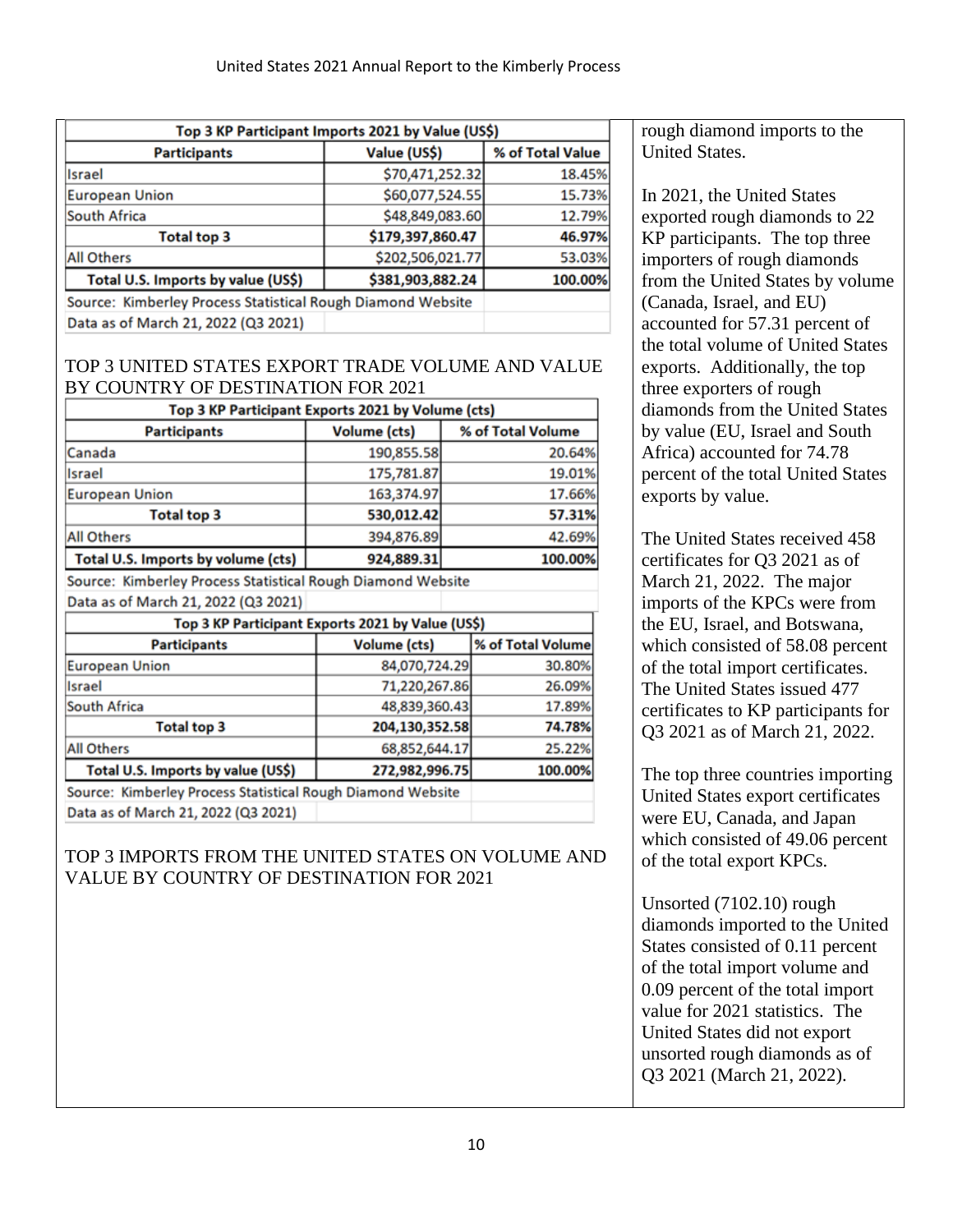| Top 3 KP Participant Import Certificate Counts for 2021     |                           |                  |  |
|-------------------------------------------------------------|---------------------------|------------------|--|
| <b>Participants</b>                                         | <b>KPC Count (Import)</b> | % of Total Value |  |
| <b>European Union</b>                                       | 143                       | 31.22%           |  |
| India                                                       | 70                        | 15.28%           |  |
| <b>Botswana</b>                                             | 53                        | 11.57%           |  |
| <b>Total top 3</b>                                          | 266                       | 58.08%           |  |
| <b>All Others</b>                                           | 192                       | 41.92%           |  |
| 458<br>Total U.S. Imports by value (US\$)<br>100.00%        |                           |                  |  |
| Source: Kimberley Process Statistical Rough Diamond Website |                           |                  |  |
| Data as of March 21, 2022 (Q3 2021)                         |                           |                  |  |
| Top 3 KP Participant Export Certificate Counts for 2021     |                           |                  |  |
| <b>Participants</b>                                         | <b>KPC Count (Import)</b> | % of Total Value |  |
| <b>European Union</b>                                       | 118                       | 24.74%           |  |
| Canada                                                      | 62                        | 13.00%           |  |
| Japan                                                       | 54                        | 11.32%           |  |
| <b>Total top 3</b>                                          | 234                       | 49.06%           |  |
| <b>All Others</b>                                           | 243                       | 50.94%           |  |
| Total U.S. Imports by value (US\$)                          | 477                       | 100.00%          |  |
| Source: Kimberley Process Statistical Rough Diamond Website |                           |                  |  |
|                                                             |                           |                  |  |

THE UNITED STATES REPORTED IMPORT/EXPORT ROUGH DIAMOND VOLUME AND VALUE BY COMMODITY CLASSIFICATION FOR 2021

| <b>HS Codes</b> | <b>Import 2021 Commodity Classifications</b> |                  | % Total Imports | % Total Imports by |
|-----------------|----------------------------------------------|------------------|-----------------|--------------------|
|                 | Volume, cts                                  | Value, US\$      | by Volume, cts  | Value, US\$        |
| 7102.10         | 1,195.66                                     | \$352,640.98     | 0.11%           | 0.09%              |
| 7102.21         | 409,538.90                                   | \$3,508,814.01   | 39.34%          | 0.92%              |
| 7102.31         | 630,235.06                                   | \$378,042,427.25 | 60.54%          | 98.99%             |
| Total           | 1,040,969.62                                 | \$381,903,882.24 | 100.00%         | 100.00%            |

Data as of March 21, 2022 (Q3 2021)

| <b>HS Codes</b> | <b>Export 2021 Commodity Classifications</b> |                  | % Total Exports | % Total Exports by |
|-----------------|----------------------------------------------|------------------|-----------------|--------------------|
|                 | Volume, cts                                  | Value, US\$      | by Volume, cts  | Value, US\$        |
| 7102.10         | 0.00                                         | S0.00            | 0.00%           | 0.00%              |
| 7102.21         | 491,629.19                                   | \$6,035,274.20   | 53.16%          | 2.21%              |
| 7102.31         | 433,260.12                                   | \$266,947,722.55 | 46.84%          | 97.79%             |
| Total           | 924,889.31                                   | \$272,982,996.75 | 100.00%         | 100.00%            |

For the same period, industrial (7102.21) rough diamonds made up 39.34 percent of the total volume and 0.92 percent of the total value of United States rough diamond imports. Exports of industrial diamonds from the United States were 53.16 percent of the total volume and 2.21 percent of the total value of United States exports.

Lastly, the United States imported non-industrial (7102.31) rough diamonds in 2021 that made up 60.54 percent of the total volume and 98.99 percent of the total value of rough diamond imports to the United States. Exports of nonindustrial (7102.31) diamonds from the United States made up 46.84 percent of the total volume and 97.79 percent of the total value of United States rough diamond exports.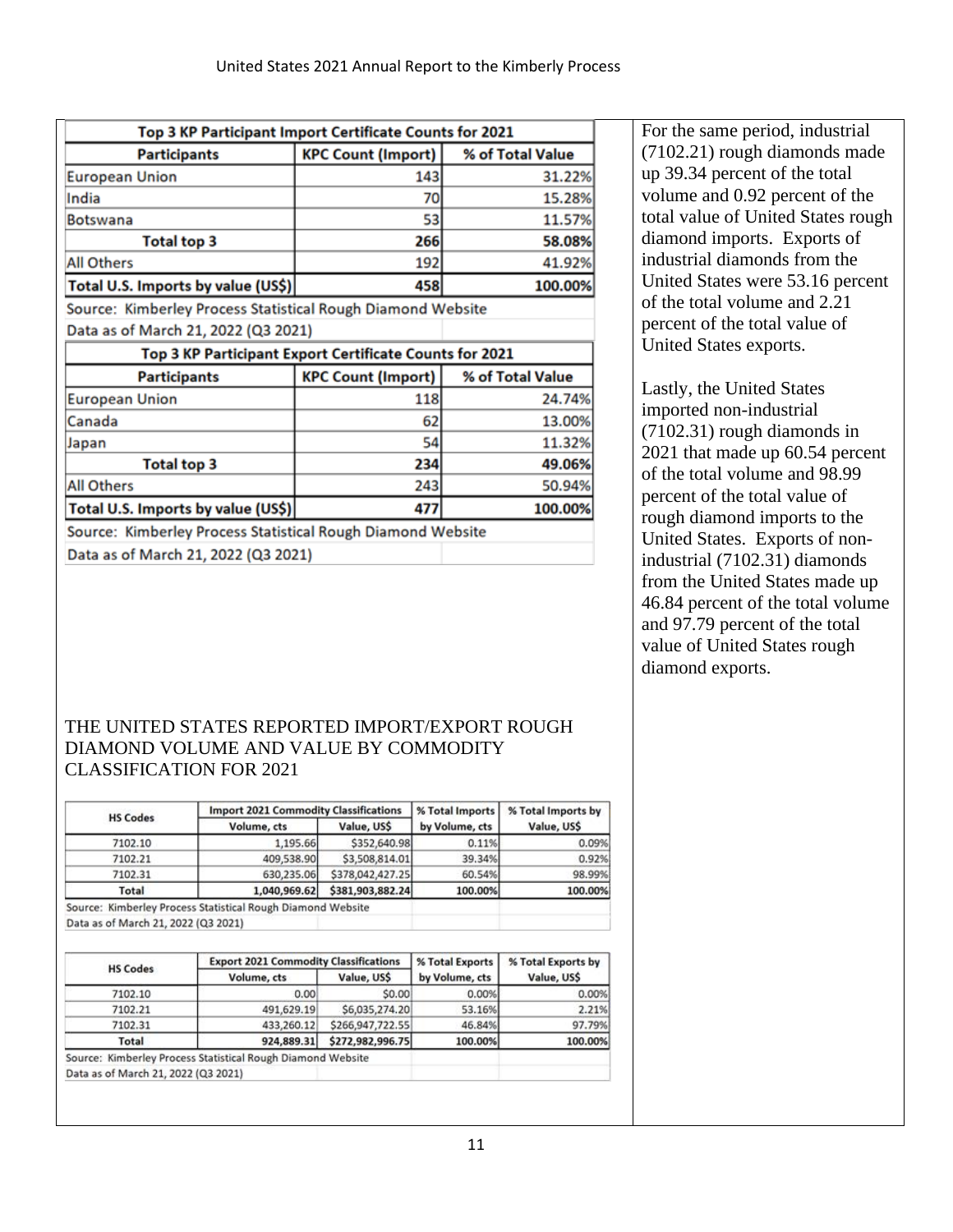#### **F. IMPLEMENTATION OF RECOMMENDATIONS OF KIMBERLY PROCESS REVIEW VISITS**

| The United States notified the KP of its intention<br>The United States continues to implement various<br>recommendations of the 2012 KP Review visit, including<br>to host a KP peer review visit in 2020. While the<br>visit was initially planned for May 2020, it has<br>improving internal coordination, strengthening oversight<br>been postponed pending further discussions with<br>of licensees, and expanding law enforcement efforts. As<br>noted above, the United States enhanced oversight of the<br>the WGM due to COVID-19.<br>USKPA when it added a dedicated seat for a United States<br>government employee on the USKPA Board of Directors.<br>United States efforts to replace and upgrade the USKPA<br>website and database, enhanced training for import and<br>export experts at importation points, reviews of licensees,<br>and visits of a United States government delegation to<br>Crater State Park are all reflections of the United States<br>effort to implement KP review visit recommendations. | Part A: Constant | Part B: Variable |
|------------------------------------------------------------------------------------------------------------------------------------------------------------------------------------------------------------------------------------------------------------------------------------------------------------------------------------------------------------------------------------------------------------------------------------------------------------------------------------------------------------------------------------------------------------------------------------------------------------------------------------------------------------------------------------------------------------------------------------------------------------------------------------------------------------------------------------------------------------------------------------------------------------------------------------------------------------------------------------------------------------------------------------|------------------|------------------|
|                                                                                                                                                                                                                                                                                                                                                                                                                                                                                                                                                                                                                                                                                                                                                                                                                                                                                                                                                                                                                                    |                  |                  |
|                                                                                                                                                                                                                                                                                                                                                                                                                                                                                                                                                                                                                                                                                                                                                                                                                                                                                                                                                                                                                                    |                  |                  |
|                                                                                                                                                                                                                                                                                                                                                                                                                                                                                                                                                                                                                                                                                                                                                                                                                                                                                                                                                                                                                                    |                  |                  |
|                                                                                                                                                                                                                                                                                                                                                                                                                                                                                                                                                                                                                                                                                                                                                                                                                                                                                                                                                                                                                                    |                  |                  |
|                                                                                                                                                                                                                                                                                                                                                                                                                                                                                                                                                                                                                                                                                                                                                                                                                                                                                                                                                                                                                                    |                  |                  |

## **G. INFRINGEMENT AND COOPERATION WITH RESPECT TO ENFORCEMENT**

| Part A: Constant                                                                                                                                                                                                                               | Part B: Variable                                                                                                                                                                                                                                                                                                                                 |
|------------------------------------------------------------------------------------------------------------------------------------------------------------------------------------------------------------------------------------------------|--------------------------------------------------------------------------------------------------------------------------------------------------------------------------------------------------------------------------------------------------------------------------------------------------------------------------------------------------|
| In 2009, State coordinated a process with CBP<br>and the Smithsonian Institution to transport all<br>forfeited diamonds to the Smithsonian for<br>storage and, consistent with applicable law,<br>possible research determined to be in United | CBP was active in Kimberley Process enforcement and,<br>while investigations and administrative proceedings are<br>ongoing, CBP's enforcement actions increased from 2020 to<br>2021.                                                                                                                                                            |
| States' government interests.                                                                                                                                                                                                                  | In 2020, CBP seized one rough diamond as the result of a<br>passenger search. CBP officials determined the KPC to be<br>fraudulent and seized the diamond under the Clean Diamond<br>Trade Act. This seizure is currently pending completion of<br>administrative forfeiture process.                                                            |
|                                                                                                                                                                                                                                                | In 2020, HSI, with the assistance of the State and CBP,<br>prosecuted the first ever case under the Clean Diamond<br>Trade Act. The prosecution resulted in a guilty verdict and<br>sentencing is pending. More information can be found at<br>https://www.justice.gov/usao-mdfl/pr/ohio-manpleads-<br>guilty-violation-clean-diamond-trade-act. |

## **H. MISCELLANEOUS**

| Part A: Constant                                                                     | Part B: Variable            |
|--------------------------------------------------------------------------------------|-----------------------------|
| <b>Central African Republic (CAR)</b><br>The USGS serves as the leader of the KP CAR | <b>Technical Assistance</b> |
| Monitoring Team (CAR MT) and represents the                                          |                             |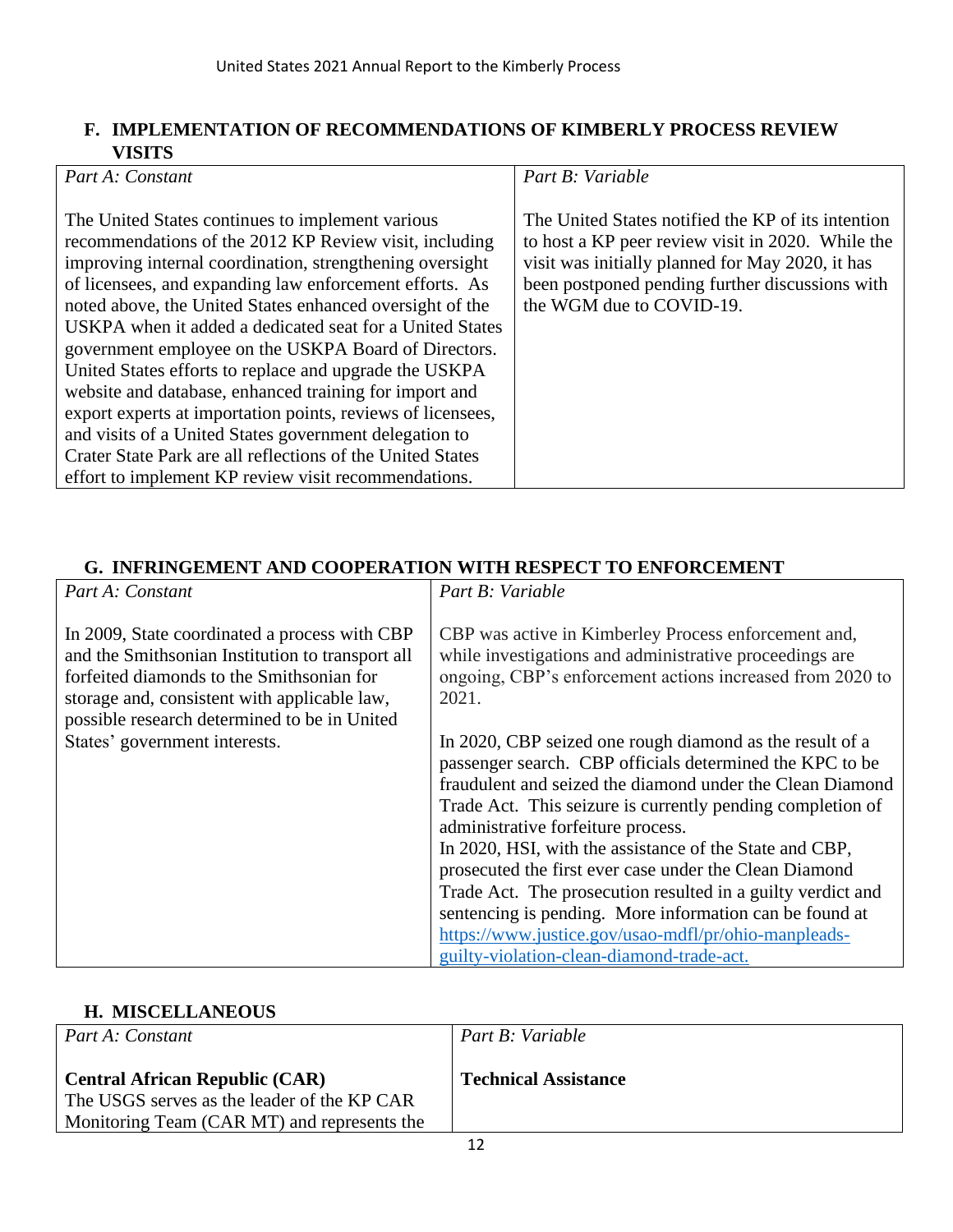CAR MT in the KP Working Group on Monitoring. This work has consisted of holding teleconferences and video conferences, representing the CAR MT at relevant KP working body meetings, evaluating and monitoring all exports from "compliant" sub-prefectures, which are permitted to export rough diamonds from the CAR under the Revised Operational Framework of 2019, and providing technical expertise required to assess newly proposed compliant zones. There are currently a total of eight compliant zones in the CAR.

# **West and Central African Diamond Database**

Since 2007, the USGS has been maintaining and updating a comprehensive diamond database of West and Central Africa. At present, the database includes the countries of Mali, Ghana, Guinea, Côte d'Ivoire, Sierra Leone, Liberia, Burkina Faso, CAR, and some parts of Cameroon. This database is in the form of a Geographic Information Systems (GIS) geodatabase, containing known primary and secondary diamond occurrences in West and Central Africa. It includes information on the geographic location, deposit type, and characteristics of the diamonds. USGS updates the database frequently as new deposits and mining areas are discovered and as artisanal miners move to new locations. Researchers continues to compile information on other countries in the region. In addition to information on diamond deposits, geologic and base map features have also been compiled as part of the diamond database at a scale of 1:1,000,000.

In 2021, State, USAID, and USGS cooperated to provide technical assistance related to the CAR, as well as the KP CAR MT.

In 2020 USAID's Artisanal Mining and Property Rights (AMPR) Project assisted in formalizing the CAR KP Permanent Secretariat, which implements KP requirements in CAR, and in the formal adoption of a Road Map or Action Plan on needed reforms with the aim to increase the legal export of diamonds. In partnership with the CAR government, AMPR continues to support the national monitoring committee, the local monitoring committees, and the peace and reconciliation committees within the compliant zones.

# **Other KP Activities**

The Census Bureau continues to represent the United States as Chair of the WGS. The WGS mandate is to deal with statistical matters pertaining to rough diamonds, particularly with respect to the production and trade in rough diamonds, and to ensure the effective implementation of the KPCS across its membership, in line with Annex III of the KPCS core document. The United States, in its role as the leader of the KP CAR MT, led the CAR MT in its post-export evaluation of data related to shipments for compliant zones in the CAR. CAR has eight compliant zones. The USGS published a study "Diamond Mining and Conflict in the Central African Republic" in April 2019 that provides an updated national assessment of diamond mining and production capacity from compliant and non-compliant subprefectures in CAR.

### **DOL International Child Labor and Forced Labor Reporting, and other tools and resources: Sweat & Toil App, Comply Chain, and the Better Trade Tool**

The Department of Labor's Bureau of International Labor Affairs publishes three reports on international child labor and forced labor that serve as valuable resources for research, advocacy, government action, and corporate responsibility. These reports are the annual *[Findings on](https://gcc02.safelinks.protection.outlook.com/?url=https%3A%2F%2Fwww.dol.gov%2Fagencies%2Filab%2Fresources%2Freports%2Fchild-labor%2Ffindings&data=04%7C01%7CRitcheyJ%40state.gov%7C5a4c6323351f4567619a08da1104b76b%7C66cf50745afe48d1a691a12b2121f44b%7C0%7C0%7C637841009209663986%7CUnknown%7CTWFpbGZsb3d8eyJWIjoiMC4wLjAwMDAiLCJQIjoiV2luMzIiLCJBTiI6Ik1haWwiLCJXVCI6Mn0%3D%7C3000&sdata=gQKr150lob6fcwDDd77jCTw4JauhKztP4nCKP997Yfo%3D&reserved=0)  [the Worst Forms of Child Labor](https://gcc02.safelinks.protection.outlook.com/?url=https%3A%2F%2Fwww.dol.gov%2Fagencies%2Filab%2Fresources%2Freports%2Fchild-labor%2Ffindings&data=04%7C01%7CRitcheyJ%40state.gov%7C5a4c6323351f4567619a08da1104b76b%7C66cf50745afe48d1a691a12b2121f44b%7C0%7C0%7C637841009209663986%7CUnknown%7CTWFpbGZsb3d8eyJWIjoiMC4wLjAwMDAiLCJQIjoiV2luMzIiLCJBTiI6Ik1haWwiLCJXVCI6Mn0%3D%7C3000&sdata=gQKr150lob6fcwDDd77jCTw4JauhKztP4nCKP997Yfo%3D&reserved=0)*; the biannual *[List of Goods](https://gcc02.safelinks.protection.outlook.com/?url=https%3A%2F%2Fwww.dol.gov%2Fagencies%2Filab%2Freports%2Fchild-labor%2Flist-of-goods&data=04%7C01%7CRitcheyJ%40state.gov%7C5a4c6323351f4567619a08da1104b76b%7C66cf50745afe48d1a691a12b2121f44b%7C0%7C0%7C637841009209663986%7CUnknown%7CTWFpbGZsb3d8eyJWIjoiMC4wLjAwMDAiLCJQIjoiV2luMzIiLCJBTiI6Ik1haWwiLCJXVCI6Mn0%3D%7C3000&sdata=ORzCVzI%2BUnHnkSa1u8VxQBvT9tszwd0CQolRvBKWpQk%3D&reserved=0)  [Produced by Child Labor or Forced Labor](https://gcc02.safelinks.protection.outlook.com/?url=https%3A%2F%2Fwww.dol.gov%2Fagencies%2Filab%2Freports%2Fchild-labor%2Flist-of-goods&data=04%7C01%7CRitcheyJ%40state.gov%7C5a4c6323351f4567619a08da1104b76b%7C66cf50745afe48d1a691a12b2121f44b%7C0%7C0%7C637841009209663986%7CUnknown%7CTWFpbGZsb3d8eyJWIjoiMC4wLjAwMDAiLCJQIjoiV2luMzIiLCJBTiI6Ik1haWwiLCJXVCI6Mn0%3D%7C3000&sdata=ORzCVzI%2BUnHnkSa1u8VxQBvT9tszwd0CQolRvBKWpQk%3D&reserved=0)*; and the periodic *[List of Products Produced by Forced or Indentured](https://gcc02.safelinks.protection.outlook.com/?url=https%3A%2F%2Fwww.dol.gov%2Fagencies%2Filab%2Freports%2Fchild-labor%2Flist-of-products&data=04%7C01%7CRitcheyJ%40state.gov%7C5a4c6323351f4567619a08da1104b76b%7C66cf50745afe48d1a691a12b2121f44b%7C0%7C0%7C637841009209663986%7CUnknown%7CTWFpbGZsb3d8eyJWIjoiMC4wLjAwMDAiLCJQIjoiV2luMzIiLCJBTiI6Ik1haWwiLCJXVCI6Mn0%3D%7C3000&sdata=5%2BNFjnuGCXs%2B1cdomwRhYUW9RU53t7nbEMghY2KdBDw%3D&reserved=0) Child [Labor](https://gcc02.safelinks.protection.outlook.com/?url=https%3A%2F%2Fwww.dol.gov%2Fagencies%2Filab%2Freports%2Fchild-labor%2Flist-of-products&data=04%7C01%7CRitcheyJ%40state.gov%7C5a4c6323351f4567619a08da1104b76b%7C66cf50745afe48d1a691a12b2121f44b%7C0%7C0%7C637841009209663986%7CUnknown%7CTWFpbGZsb3d8eyJWIjoiMC4wLjAwMDAiLCJQIjoiV2luMzIiLCJBTiI6Ik1haWwiLCJXVCI6Mn0%3D%7C3000&sdata=5%2BNFjnuGCXs%2B1cdomwRhYUW9RU53t7nbEMghY2KdBDw%3D&reserved=0)*. Each of these reports has a distinct mandate, focus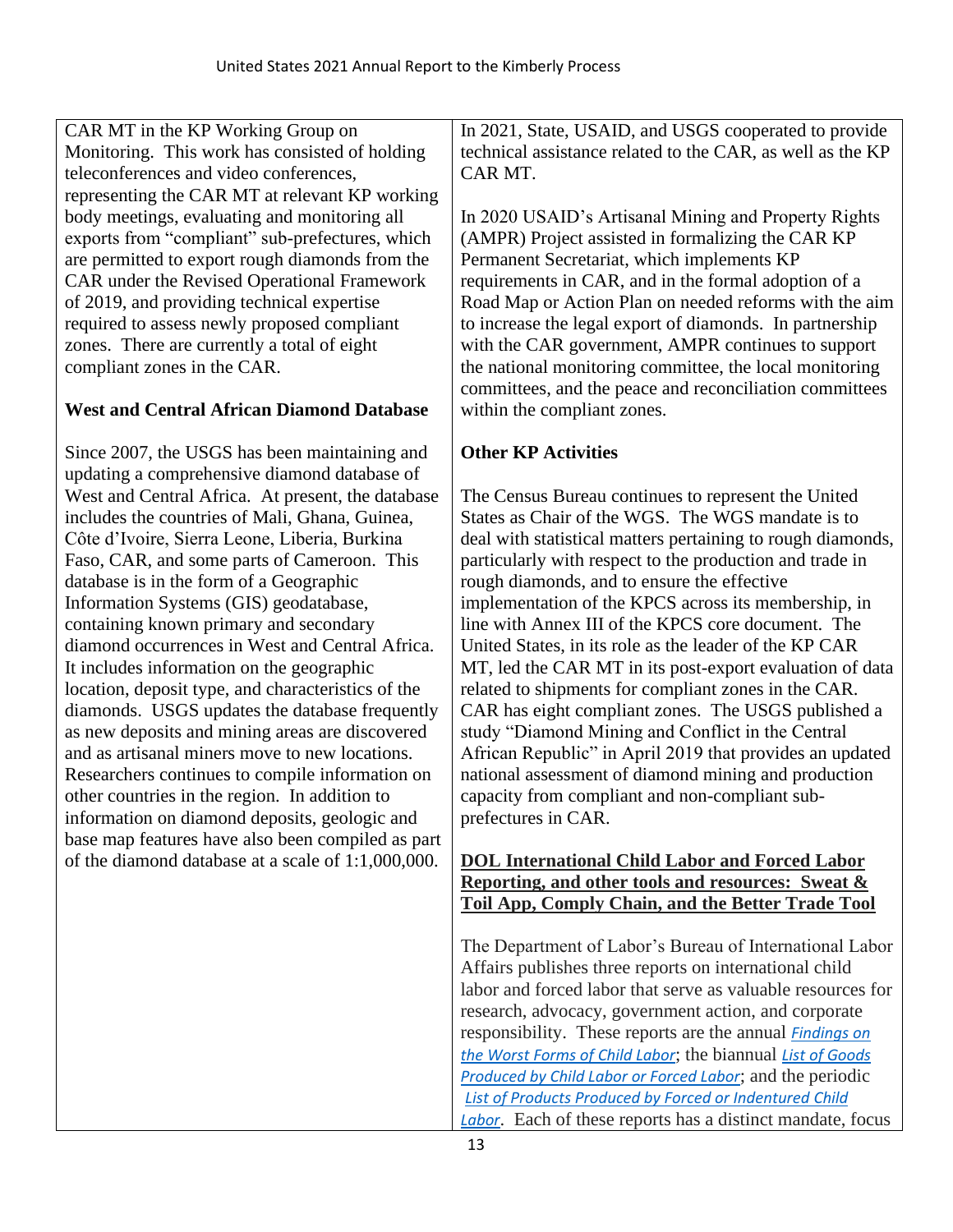and set of implications, but taken collectively they document the current situation of child labor, forced labor, and forced child labor globally.

The *Findings on the Worst Forms of Child Labor* report focuses on the efforts of certain United States trade beneficiary countries and territories to eliminate the worst forms of child labor through legislation, enforcement mechanisms, policies and social programs. This report includes information on child labor in diamond production by country. The *List of Goods Produced by Child Labor or Forced Labor* comprises 156 goods from 77 countries, as of June 2021. DOL maintains this list primarily to raise public awareness about forced labor and child labor around the world and to promote efforts to combat them. This list serves as a catalyst for more strategic and focused coordination and collaboration among those working to address these problems; it is not intended to be punitive. This list includes diamonds mined with child labor in Angola, CAR, the DRC, Guinea, Liberia, and Sierra Leone, and diamonds produced with forced labor in Angola and Sierra Leone. The *List of Products Produced by Forced or Indentured Child Labor* is intended to ensure that United States federal agencies do not procure goods made by forced or indentured child labor. Under procurement regulations, federal contractors who supply products on the list must certify that they have made a good faith effort to determine whether forced or indentured child labor was used to produce the items supplied. The list includes diamonds from Sierra Leone produced by forced child labor.

DOL also produces several free and easily accessible digital tools and resources. All three reports on international child labor and forced labor are available on DOL's [Sweat & Toil](https://gcc02.safelinks.protection.outlook.com/?url=https%3A%2F%2Fwww.dol.gov%2Fgeneral%2Fapps%2Filab&data=04%7C01%7CRitcheyJ%40state.gov%7C5a4c6323351f4567619a08da1104b76b%7C66cf50745afe48d1a691a12b2121f44b%7C0%7C0%7C637841009209663986%7CUnknown%7CTWFpbGZsb3d8eyJWIjoiMC4wLjAwMDAiLCJQIjoiV2luMzIiLCJBTiI6Ik1haWwiLCJXVCI6Mn0%3D%7C3000&sdata=hffIyeJVD6aCOayij4YktzsqU6zURdxoEo8eTc2OIA0%3D&reserved=0) app, which contains over 1,000 pages of research from these reports. DOL's [Comply Chain](https://gcc02.safelinks.protection.outlook.com/?url=https%3A%2F%2Fwww.dol.gov%2Fgeneral%2Fapps%2Filab-comply-chain&data=04%7C01%7CRitcheyJ%40state.gov%7C5a4c6323351f4567619a08da1104b76b%7C66cf50745afe48d1a691a12b2121f44b%7C0%7C0%7C637841009209663986%7CUnknown%7CTWFpbGZsb3d8eyJWIjoiMC4wLjAwMDAiLCJQIjoiV2luMzIiLCJBTiI6Ik1haWwiLCJXVCI6Mn0%3D%7C3000&sdata=f00jGaFam%2FJvoXuuCrIp3uF11vU1WIpyr0dfH9%2Boy7A%3D&reserved=0) app and web-based tool targets companies and industry groups seeking to address child labor and forced labor in their global production. Comply Chain provides a practical, step-by-step guide on critical elements of social compliance, and is designed for companies that do not have a social compliance system in place or those needing to strengthen their existing systems and includes many examples of specific good practices. Finally, the **[Better Trade Tool](https://gcc02.safelinks.protection.outlook.com/?url=https%3A%2F%2Fwww.dol.gov%2Fagencies%2Filab%2Fbetter-trade-tool&data=04%7C01%7CRitcheyJ%40state.gov%7C5a4c6323351f4567619a08da1104b76b%7C66cf50745afe48d1a691a12b2121f44b%7C0%7C0%7C637841009209663986%7CUnknown%7CTWFpbGZsb3d8eyJWIjoiMC4wLjAwMDAiLCJQIjoiV2luMzIiLCJBTiI6Ik1haWwiLCJXVCI6Mn0%3D%7C3000&sdata=2kBBL5c80s1%2FzPQAuTV8UwtZ6dDxyLuD9oZCh9ObLNQ%3D&reserved=0) empowers users to advance efforts in**